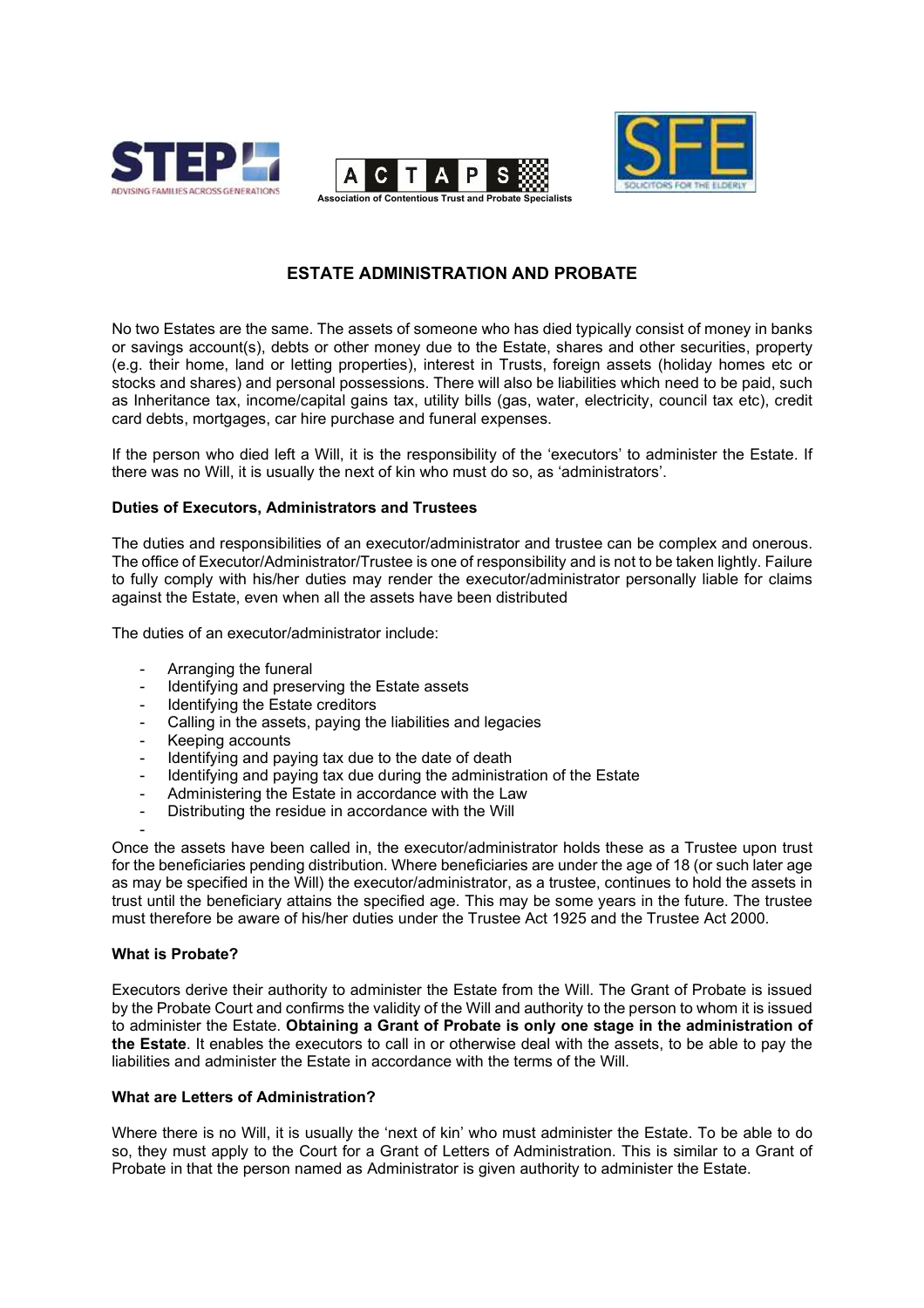# **The Rules of Intestacy**

Where there is no Will, the Estate is distributed in accordance with the Rules of Intestacy. In simple terms, these are:

If the estate is worth less than £250,000, the spouse will inherit the entire estate.

- But if the estate is worth more than £250,000 and there are children:
- the spouse inherits up to £250,000 worth of assets, all the deceased's personal possessions, and half of the remainder of the estate.
- the other half is divided equally between the children. If any child is under the age of 18 when the person died, his or her share is held under Statutory Trusts. He or she will receive their inheritance when they reach the age of 18, or when they marry or enter into a civil partnership, whichever comes first.

## **Is it necessary to obtain Probate/Letters of Administration**?

It depends on the nature of the assets, their number, value and the complexities involved. For example, if all assets were held jointly with someone else, these may pass to the co-owner by way of survivorship and a Grant of Representation may not be necessary. Probate/Letters of Administration may only be required if assets exceed a certain value or if the assets are complex or if land /property passes under the terms of a Will or Intestacy.

## **How much does it cost to obtain Probate?**

As no two estates are the same, the cost of administering an Estate from start to finish will depend on the number of assets and liabilities involved, their complexities, the domicile of the person who has died, whether the Estate is taxable, whether tax exemptions and reliefs are available (these are not automatically applied and must be claimed), whether there are foreign assets and so on. Wills often create Trusts designed to minimise Inheritance Tax, protect against care fees, provide for the vulnerable or disabled or simply grant a beneficiary a life interest or right of occupation in an asset. Trusts may also be created by Statute where beneficiaries are under the age of 18 years (or such later age as may be specified in the Will). Potential issues may also arise if a disappointed beneficiary decides to challenge the validity of the Will or wishes to make an inheritance claim against the Estate

#### **Do I need to instruct a Solicitor?**

This decision can only be made by you. You can make an online personal application for the Grant of Probate/Letters of Administration and administer the Estate yourself. We would only recommend that you do so for small and very straightforward Estates.

Hughes & Company offer a 30 minute fixed fee initial interview costing £90 + VAT (£108 total) to enable you to discuss the Estate with us and obtain general advice. Few people are familiar with the administration of an Estate or the duties of an executor/trustee. Advice and guidance from us can avoid many of the common dangers and pitfalls, particularly in relation to tax and trust issues. It will also enable us to identify the nature and extent of the assets and liabilities and provide an initial estimate of fees. If we are subsequently instructed, that estimate of fees will be confirmed in writing and your acceptance obtained before any work is undertaken.

If the value of the assets exceeds the Inheritance Tax threshold (currently  $£325,000$ ), there is the potential for Inheritance tax to be payable. If you are unaware of the tax exemptions/allowances available, you could end up paying tax unnecessarily. Many of the exemptions/allowances available **must be claimed** – they are not automatically applied and the tax laws are highly complex. If not claimed, substantial tax may be unnecessarily paid. Unless all tax liabilities are met in full, executors can find themselves personally liable for any shortfall.

Trusts may be implied by Statute or created by the Will. This is a highly specialist area of Law. Failure to comply with your obligations as a trustee (and the Will usually names you as 'the executor and trustee) could result in you committing a breach of trust, rendering you personally liable for any losses sustained by the beneficiaries.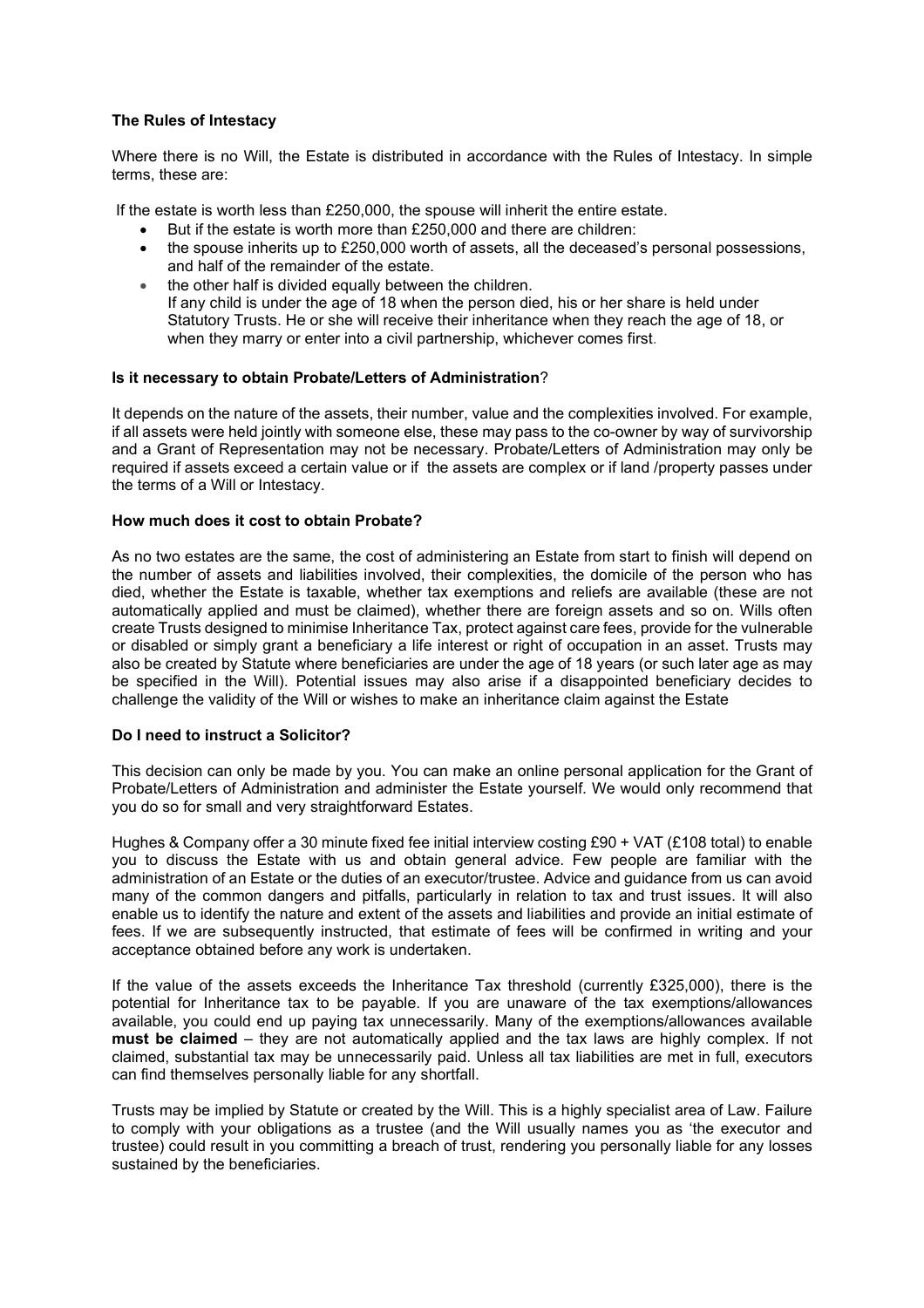It is often the case that changes in the law and, particularly, in tax laws may have occurred since the Will was made. This can often result in avoidable Inheritance Tax becoming payable or in the loss of tax exemptions. Where there is no Will, the Rules of Intestacy can often produce unwanted results or Families may wish to agree to vary the dispositions made in the Will to meet changed circumstances. In such cases, it is often possible, within two years of the date of death, to vary the terms of the Will to avoid payment of unnecessary Inheritance Tax or to change the way assets are distributed, by means of a **Deed of Variation of the Will** or **Deed of Family Arrangement.** A Solicitor will be able to identify circumstances where this may be beneficial and advise on the terms of any Deed of Variation**.** 

A disappointed beneficiary may seek to challenge the validity of the Will or make a claim under the Inheritance (Provision for Family and Dependants) Act 1975. We have specialists with expert qualifications to deal with such claims. There are time limits for such claims to be made and the Estate should not be distributed until after the time limit has expired

Instructing a Solicitor gives you the assurance and safeguards provided by Solicitors. Solicitors are thoroughly trained and rigorously tested in their knowledge of the Law. They have to abide by a strict professional code of conduct and are regulated by an independent body (the SRA) to ensure that they act in an ethical and professional manner. They are backed by the Solicitor's Compensation Fund and have to maintain professional indemnity insurance in a minimum sum of £2million, in case something goes wrong. At Hughes & Company, we have a qualified Trust and Estate Practitioner with specialist qualifications in the Law of Trusts and Probate who must, in addition to complying with the Solicitor's Code of Conduct, also abide by the rules of conduct of the Society of Trust and Estate Practitioners (STEP) and the Association of Contentious Trust and Probate Specialists (ACTAPS).

## **GRANT ONLY applications**

If you feel competent to deal with the administration of the Estate yourself but would prefer a professional to obtain the Grant of Probate/Letters of Administration, we offer a fixed fee service.

Where the Estate is simple and requires only a Return of Estate Information (IHT205) to be delivered to HM Revenue & Customs, we will obtain the Grant of Representation for you. We will do so on the basis that you provide us with all relevant information about the person who has died and valuations of all the assets and liabilities at the date of death. We will then prepare the Return of Estate Information, the Executor's/Administrator's Oath, make application to the Probate Court and deliver to you the copy Grant of Probate to enable you to call in the assets and complete the administration yourself. Our fee for this service is £850 + £170 VAT – a total of £1,020.

If the Estate is more complex and requires an Inheritance Tax Account (IHT400) to be submitted, our fee for obtaining the Grant only will be £1,500 + £300 VAT – a total of £1,800

In every application for a Grant of Representation, payments will have to be made to others (disbursements) and will include:

> Court fee £273.00 Copy Crance<br>Case management fee

Copy Grants 6 E 1.50 per copy ordered<br>Case management fee £ 88.00 + £17.60 VAT Identity verification  $E = 10 + E2$  VAT per person

There may also be other disbursements payable, depending on the nature of the assets, such as Land Registry fees and, if required, advertisements for creditors

If Inheritance Tax is payable and we are required to calculate this and make arrangements for the tax to be paid in order to be able to apply for the Grant, we will also charge for the time it takes us to do so at the hourly rate of the fee earner involved plus VAT. The time it takes to undertake this work will depend entirely on the complexity of the Estate and the tax issues involved.

If, having obtained the Grant for you, you then need our further assistance, the time involved will be billed at the hourly rate of the person assisting you plus VAT and disbursements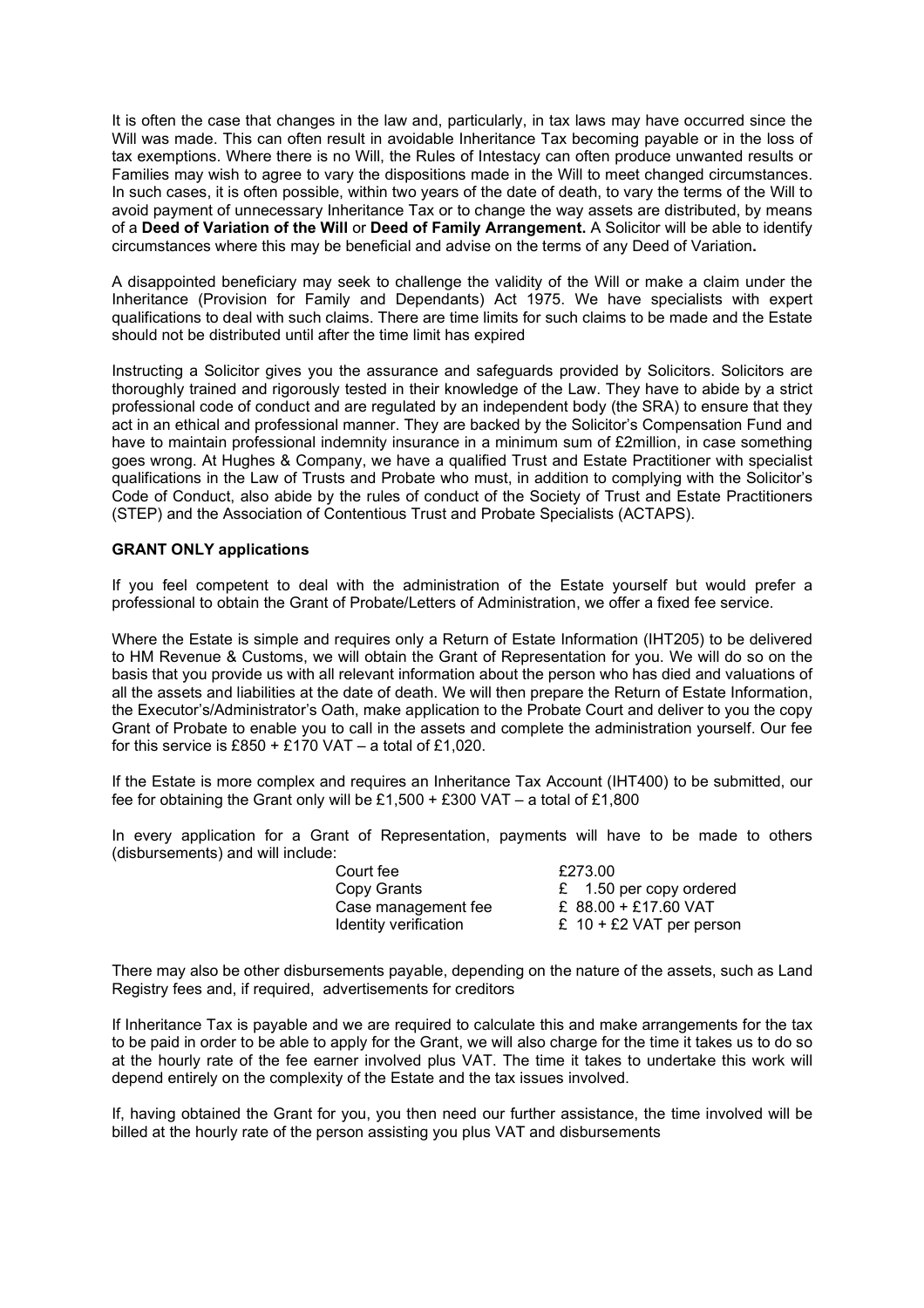## **Full Administration**

If you wish us to undertake the full administration, we are happy to do so. This will include obtaining details from you of all assets and liabilities, obtaining date of death valuations, preparing the appropriate return to HMRC and, where appropriate, calculating and arranging payment of any Inheritance Tax payable, preparing the Executors Oath, application to the Court for the Grant, registering the Grant as appropriate and calling in or otherwise dealing with the assets in accordance with your instructions, paying liabilities and administration expenses, paying pecuniary legacies, preparing Administration Accounts for approval, settling any tax due for the period of the administration and obtaining tax clearance where appropriate, distributing the residuary estate in accordance with the terms of the Will and preparing tax certificates for the beneficiaries.

Our fees for a full administration are based on a Value element plus a fee for the time engaged. The 'value element' is calculated as follows:

#### **Solicitor not acting as Executor**

| Value of gross estate less residence | (up to $£1$ million) | $1\%$    |
|--------------------------------------|----------------------|----------|
|                                      | (E1M to E4M)         | 0.5%     |
|                                      | (E4M to E8M)         | 0.1666%  |
|                                      | (above £8 Million)   | 0.08333% |
| Value of residence                   |                      | 0.5%     |

## **Solicitor as sole executor or joint executor with another person**

| Value of gross estate less residence | (up to $£1$ Million)<br>(E1M to E4M)<br>(£4M to £8M)<br>(above £8 Million) | 1.5%<br>0.5%<br>0.1666%<br>0.08333% |
|--------------------------------------|----------------------------------------------------------------------------|-------------------------------------|
| Value of residence                   |                                                                            | 0.75%                               |

VAT is added to the resultant value element at the current rate

The fee element depends entirely on the complexity of the Estate and the time it takes to complete the administration. It is calculated at the hourly rate of the member of our Staff involved in the work plus VAT. Wherever possible, routine matters are dealt with by more junior staff in order to minimise fees. If we are given full details of all matters affecting the Estate, we will be happy to provide a written estimate of the likely overall fees for dealing with the administration

Our charge rates are as follows:-

| • Partners                                | $£275.00$ per hour |
|-------------------------------------------|--------------------|
| • Assistant Solicitors & Legal Executives | £220.00 per hour   |
| • Trainees & Legal Assistants             | £180.00 per hour   |
| • Support Staff                           | $£165.00$ per hour |

All references to VAT are to VAT being charged at the prevailing rate – presently 20%

In every application for a Grant of Representation, payments will have to be made to others (disbursements) and will include:

| Court fee             | £273.00                    |
|-----------------------|----------------------------|
| Copy Grants           | £ 1.50 per copy ordered    |
| Case management fee   | £ $88.00 + £17.60$ VAT     |
| Identity verification | £ $10 + E2$ VAT per person |

There may also be other disbursements payable, depending on the nature of the assets, such as Land Registry fees and, if required, advertisements for creditors